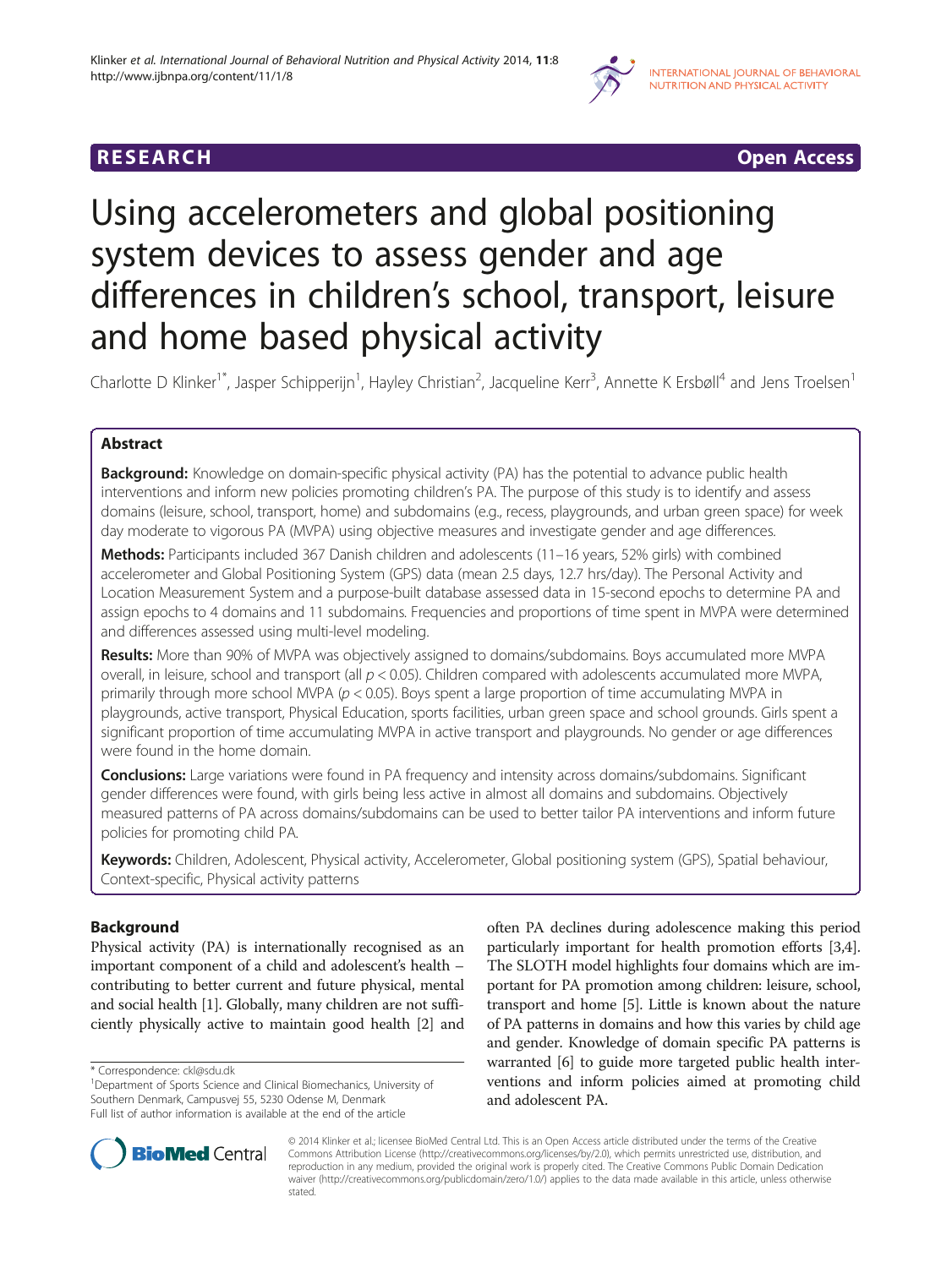The development of lightweight, affordable Global Positioning System (GPS) devices has made it possible to record and describe domains and locations of children's PA [[7-](#page-8-0)[12\]](#page-9-0). Wearing accelerometers and GPS devices simultaneously allows objective measurement of the amount of time and PA in domains, as well as investigation of gender and age differences in "spatial behavior" (individual patterns of movement in space) [\[13\]](#page-9-0). A handful of studies have used objective measures to describe the spatial activity pattern among children and adolescents [\[10,](#page-8-0)[12,14](#page-9-0)], but to date none have used a theoretical domain focused approach. Moreover, it is unclear if particular subdomains within each domain are more or less important targets for PA intervention. Subdomains can be locations, facilities or organizational constructs within domains. Recess and Physical Education (PE) are examples of organizational opportunities that can be used to promote PA during school hours [\[15\]](#page-9-0). Locations such as playgrounds [\[16,17](#page-9-0)], urban green space [[9,](#page-8-0)[11](#page-9-0)] or facilities such as sports facilities [\[18](#page-9-0)] are potential subdomains for PA during leisure time. To date it appears that no studies have investigated both the amount of moderate to vigorous PA (MVPA) and the proportion of time spent in MVPA [[19](#page-9-0)] in domains and subdomains.

The purpose of this study was to use combined accelerometer and GPS measurements to: 1) Identify gender and age differences in MVPA across domains and subdomains, 2) Determine the amount of MVPA undertaken in domains (leisure, school, transport, and home) and subdomains (e.g. recess, PE, playgrounds, sports facilities and urban green space), and to 3) Determine the proportion of time spent in MVPA in domains and subdomains.

# Methods

# Study population and procedures

The When Cities Move Children (WCMC) study is a longitudinal natural experiment conducted in and around the Haraldsgade district in Copenhagen, the capital of Denmark. Approximately 9,300 people reside in the Haraldsgade district, 45% in public housing estates (compared with 19% in the municipality of Copenhagen), and one out of three are immigrants or descendants of immigrants (compared with 19% in the municipality of Copenhagen and 10% in Denmark) [[20-22\]](#page-9-0). Approximately 1800 children live in the area of which 200 are immigrants and 1100 descendants of immigrants [\[20](#page-9-0),[21\]](#page-9-0). The WCMC study evaluates the effects of changes to the built environment on PA and movement patterns. This study uses data from the baseline data collection 2010–11. All children in grade 5–8 from four schools were invited to participate. A passive informed consent procedure was used, where students were included unless the parents withdrew consent. This procedure has been found to be ethically appropriate in lowrisk research in adolescents [[23\]](#page-9-0). The Danish Ethical Regional Committee reviewed the study protocol and concluded that formal ethics approval was not required. The study is registered and approved by the Danish Data Protection Agency (reference number: 2009-41-3943).

## Physical activity and spatial movement measures

Participants were asked to wear an Actigraph GT3X Activity accelerometer and a QStarz BT-Q1000X GPS device [[24,25](#page-9-0)] on a belt on the hip (opposite sides) for five weekdays and two weekend days [\[26\]](#page-9-0). Participants were instructed to charge the GPS every night, to wear the monitors during waking hours and remove them only for bathing, or water sports. The GPS was set to record data at 15-second epochs using Qstarz software. The accelerometers were initialized using 2-second epochs using ActiLife software (Version 4.4), and later aggregated to 15 second epochs using the Personal Activity and Location Measurement System (PALMS) [[27,28\]](#page-9-0). PALMS processed the accelerometer data to provide values for MVPA using 15-second cut points [\[29,30](#page-9-0)]. Continuous periods of at least 60 minutes of zero values were classified as non-wear time, and removed. PALMS processed the GPS data by identifying invalid data points using extreme speed or changes in distance and elevation, and replaced invalid points by imputing data from the last known valid point (up to 10 minutes). Processed GPS data were matched to accelerometer data in 15-second epochs.

# Covariates

Information on ethnicity was obtained from Statistics Denmark using a unique Danish personal identification number [\[31\]](#page-9-0) and children were categorised as Danish or immigrant/descendent from immigrants. Parent employment status was obtained from registers on personal labour market affiliation [\[32\]](#page-9-0) and parents were categorised as working or one (or both) parents unemployed. Grade was used as a proxy for age and dichotomized into grade 5–6 versus grade 7–8 to approximate the life stages 'childhood' and 'adolescence'. An E-survey was conducted at the same time as the accelerometer and GPS data collection. The survey assessed BMI (self-report height and weight [[33](#page-9-0)]) and for those children whose parents were separated, their place of residence during data collection. Participants also completed a daily diary during all seven days of data collection to assess changes to the regular school schedule.

## Participants

Across the four schools 623 children were invited to take part in the study and consent was obtained from 523 (83.9%). During data collection 14 lost one or both devices or returned malfunctioning devices reducing the sample to 509 participants of whom 422 participants fulfilled the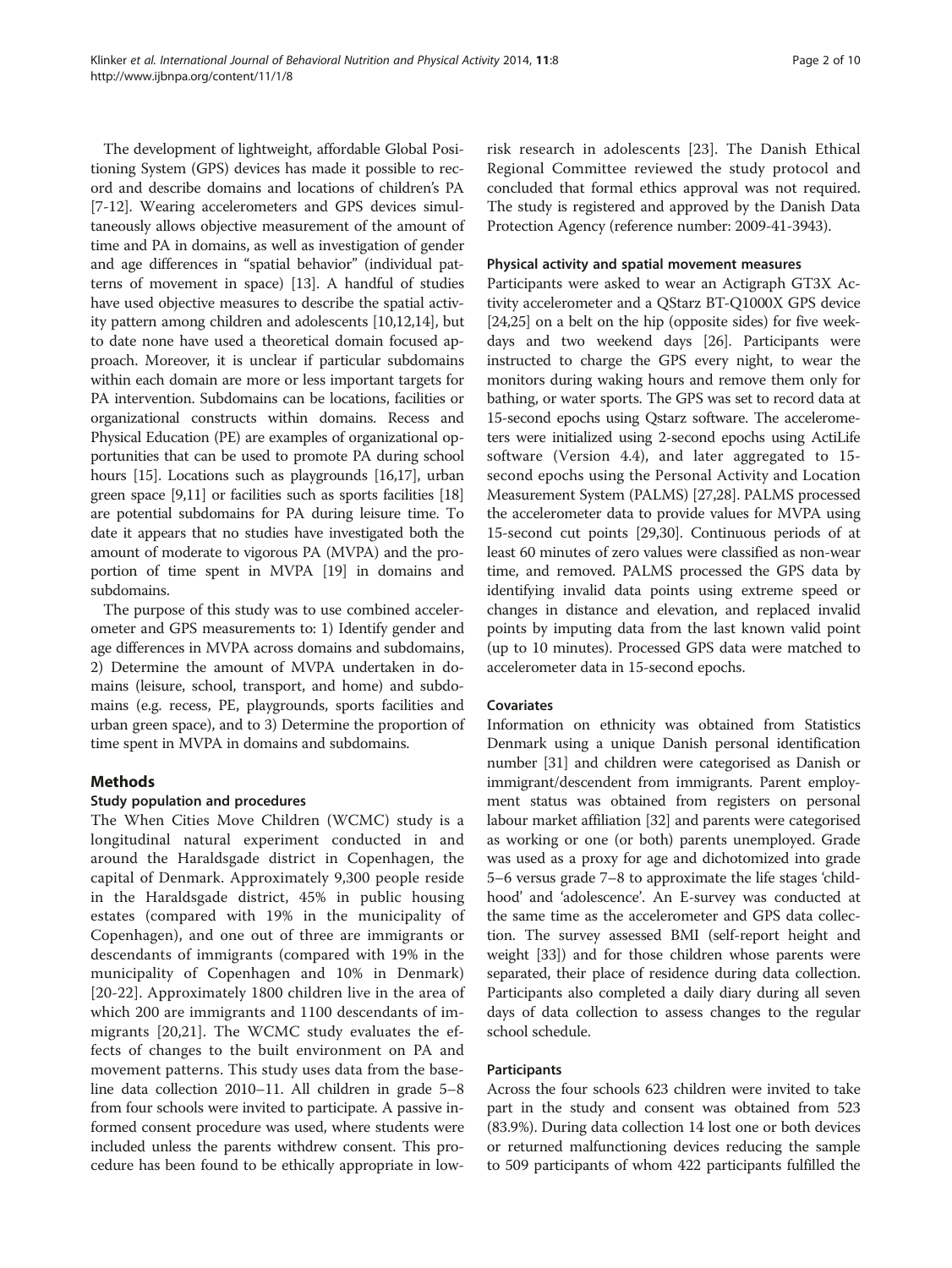inclusion criteria of having at least one valid day of nine hours combined accelerometer and GPS data. Data from day one were later removed as the equipment was fitted at different times during the school day. Days where children accumulated no GPS time at home were inspected manually. When the E-survey revealed that data belonged to a child with separated parents, and that the specific day was not spent at the primary parent's home, it was removed. Finally, weekend data was removed leaving a total sample of 367 participants with valid accelerometer and GPS data (72.1%). Only week day data was included in the current study as this provided the greatest variability in domains and subdomains.

#### Domains, subdomains and outcome variables

A purpose built PostgreSQL database combined the PALMS dataset with Geographic Information System (GIS) data and information on school schedules, including individual deviations, to compute the outcome variables. Minutes of MVPA (outcome 1) and proportion of time spent in MVPA (outcome 2) were determined for four domains: leisure, school, transport and home, and 11 subdomains: clubs, sports facilities, playgrounds, urban green space, shopping centres, school grounds, 'other places', total recess, PE, and active (walking, biking) and passive (vehicle) transport. Table [1](#page-3-0) shows the definitions and procedures used to assess domains and subdomains. The domains and subdomains investigated in this study were based on the literature and reflected places where children and adolescents are typically involved in MVPA [[5,10,](#page-8-0)[12,14\]](#page-9-0). School schedules and participant diaries, depicting changes to the ordinary schedule as well as individual changes (e.g., PE cancelled, absent from or late for school) were used to distinguish when a participant was in school (scheduled school hours), compared with being on a school ground (outside scheduled school hours). A random selection of epochs in the subdomain 'other places' was manually inspected in GIS and consisted predominantly of epochs spent in houses or apartments (other than their own home), or hanging out on the streets.

#### Data analyses

All analyses were performed using STATA SE12 in 2013. Descriptive statistics were calculated using frequency distributions (number (n) and proportion (%)), mean and standard deviation (SD), or median and interquartile ranges (IQR) for non-normally distributed variables. Univariate analyses were performed using  $\chi^2$ -test, *t*-test or Wilcoxon rank-sum test to: (1) Test differences in baseline characteristics between responders and non-responders; and (2) Test differences in baseline characteristics between children with complete and incomplete data. Multilevel analyses were conducted for each domain and subdomain for the two outcomes of interest based on individual

means across valid days. Analyses adjusted for differences in age, gender, BMI, number of valid days (1–4), and total time accumulated in the day or domain being investigated. Each model accounted for the hierarchical nature of children being nested within schools [\[34\]](#page-9-0). Due to the limited number of schools included in this study it was included as a fixed effect. All 32 models had a non-normal distribution of residuals and 15 models were transformed by log transformation and 17 models by square root transformation. The transformed model p-value and the untransformed model coefficient for age and gender differences are shown. Sensitivity analyses with valid days entered as the unit of analysis, including students as a random effect to account for repeated measurements within students, were conducted, and showed no substantial changes in the overall results (i.e., estimated p-values).

#### Results

There were no overall differences between responders  $(n = 523)$  and non-responders  $(n = 100)$  in gender, ethnicity or parental employment status. However, a greater dropout was seen among adolescents and in two of the four schools ( $p < 0.001$ ). There were no differences in gender, age, BMI, parental employment status and ethnicity between participants who fulfilled the inclusion criteria ( $n = 367$ ) and those who were excluded ( $n = 156$ ) (all  $p > 0.1$ ). However, the drop-out was unequally distributed between schools ( $p < 0.001$ ). Table [2](#page-4-0) shows the sociodemographic characteristics and accelerometer and GPS wear time of participants  $(n = 367)$ . Participants had a mean of 2.5 (range 1–4) valid week days and a median of 12.7 (IQR 11.6-13.5) hours of daily combined accelerometer and GPS data, with girls accumulating more overall time compared with boys ( $p = 0.009$ ).

#### Places for MVPA

More than 90% of participants accumulated MVPA within school grounds, urban green space, other places, recess, PE and active transport (Table [1\)](#page-3-0). Half of both girls and boys did not accumulate any MVPA in playgrounds and shopping centres, and approximately half of girls did not accumulate any MVPA in clubs and sports facilities (Table [3\)](#page-5-0). Similar proportions of both children and adolescents did not accumulate any MVPA in playgrounds and shopping centres and half of children did not accumulate any MVPA in clubs and sports facilities.

## Minutes of MVPA

Boys spent almost 20 minutes longer than girls in MVPA across the day  $(p < 0.001)$  (Table [3](#page-5-0)), with 10.7 more minutes in MVPA in leisure ( $p < 0.001$ ), 6.0 more minutes in MVPA in school ( $p < 0.001$ ) and 1.7 more minutes in MVPA in transport ( $p < 0.05$ ) domains. During leisure,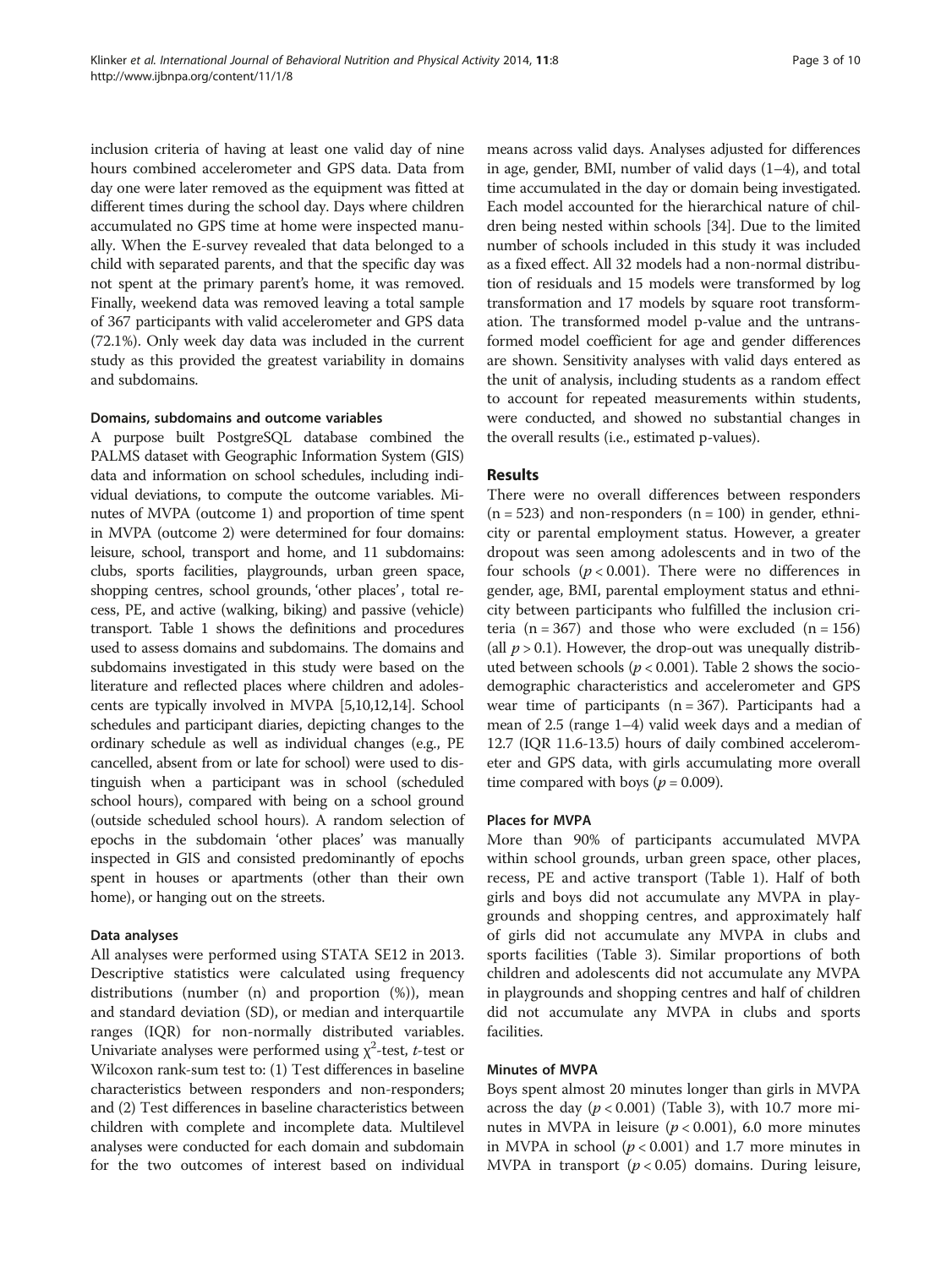# <span id="page-3-0"></span>Table 1 Definitions and method of assessment for domains and subdomains

|                   | Category  | Method                       | Assessment                                                                                                                                                                                                                    | $n^a$ | Buffer (meter)  |
|-------------------|-----------|------------------------------|-------------------------------------------------------------------------------------------------------------------------------------------------------------------------------------------------------------------------------|-------|-----------------|
| Leisure           | Domain    | Objective database           | Sum of all leisure subdomains.                                                                                                                                                                                                | 367   | 10              |
| School grounds    | Subdomain | Objective database           | Addresses of public schools were provided by the City of<br>Copenhagen. They were geocoded and manually digitalized in GIS.                                                                                                   |       | 10              |
| Clubs             | Subdomain | Objective database           | Addresses of public schools were provided by the City of Copenhagen.<br>They were geocoded and school grounds were digitalized manually in GIS.                                                                               | 239   | 10 <sup>°</sup> |
| Sports facilities | Subdomain | Objective database           | All sports facilities within the City of Copenhagen were identified from municipal<br>websites, and included if they offered activities for 10-16 years olds. All addresses<br>were geocoded and manually digitalized in GIS. | 251   | 10 <sup>°</sup> |
| Playgrounds       | Subdomain | Objective database           | Addresses of playgrounds were provided by the City of Copenhagen.<br>They were geocoded and playground areas digitalized in GIS.                                                                                              | 169   | 10 <sup>°</sup> |
| Urban green space | Subdomain | Objective database           | All urban green spaces were available from the Danish Geodata Agency.                                                                                                                                                         | 352   | 10              |
| Shopping centers  | Subdomain | Objective database           | Major indoor shopping centers were identified online, and manually digitalized in GIS.                                                                                                                                        | 100   | 10 <sup>°</sup> |
| Other places      | Subdomain | Unclassified epochs          | Epochs not categorized as school, home, transport and<br>other leisure sub-domains were categorized as other places.                                                                                                          | 367   | n/a             |
| School            | Domain    | School schedule adjusted for | An epoch was assigned to school, recess or PE according to the school                                                                                                                                                         | 365   | n/a             |
| Recess            | Subdomain | self-reported changes        | schedule if a) the student diary reported it was a usual day or b) no student<br>diary data was available (17%). Otherwise diary data was used.                                                                               | 360   | n/a             |
| PE                | Subdomain |                              |                                                                                                                                                                                                                               | 206   | n/a             |
| <b>Transport</b>  | Domain    | Objective PALMS              | All epochs classified by PALMS as trips, and not part of any other domain.                                                                                                                                                    | 366   | n/a             |
| Active            | Subdomain | Objective PALMS              | Trips categorized as walking or biking and not identified within another domain.                                                                                                                                              | 364   | n/a             |
| Passive           | Subdomain | Objective PALMS              | Trips categorized as vehicle and not identified within any other domain.                                                                                                                                                      | 246   | n/a             |
| Home              | Domain    | Objective database           | All students' primary addresses were geocoded. Each home was digitalized<br>manually in GIS. A house was defined as the parcel, an apartment was defined<br>as the building and adjacent outdoor area.                        | 366   | 10 <sup>°</sup> |

<sup>a</sup>Number of participants who were present in a domain/subdomain during data collection and accummulated MVPA.

GIS, Geographical Information System; n/a, not applicable; PALMS, Personal Activity and Location Measurement System; PE, Physical Education.

11:8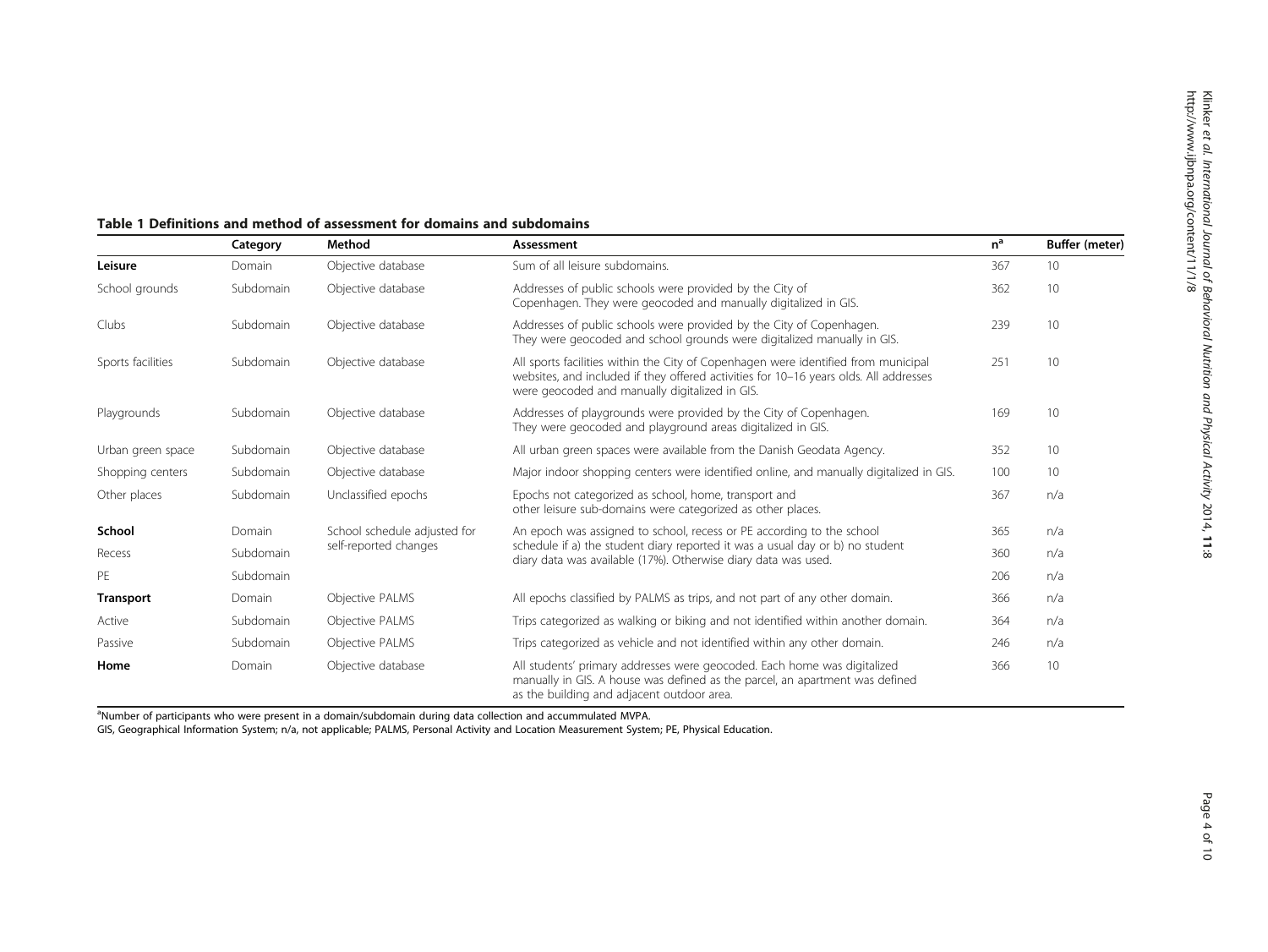|                                                                    | Girls            | <b>Boys</b>      | Children         | <b>Adolescents</b> | Total            |
|--------------------------------------------------------------------|------------------|------------------|------------------|--------------------|------------------|
| Population (%)                                                     | 192 (52.3)       | 175 (47.7)       | 219 (59.7)       | 148 (40.3)         | 367 (100)        |
| Mean age (SD)                                                      | 13.2(1.2)        | 13.1(1.1)        | 12.4(0.7)        | 14.3(0.7)          | 13.2(1.2)        |
| Mean BMI (SD) <sup>a</sup>                                         | 18.9(3.3)        | 18.6(3.0)        | 18.4(3.3)        | 19.3(2.8)          | 18.8(3.2)        |
| Parental employment status <sup>b</sup>                            |                  |                  |                  |                    |                  |
| Both parents employed (%)                                          | 98 (52.7)        | 100 (59.2)       | 117(55.5)        | 81 (56.3)          | 198 (55.8)       |
| One or both unemployed (%)                                         | 88 (47.3)        | 69 (40.8)        | 94 (44.5)        | 63 (43.7)          | 157 (44.2)       |
| Ethnicity <sup>c</sup>                                             |                  |                  |                  |                    |                  |
| Danish background (%)                                              | 61 (32.4)        | 73 (42.4)        | 81 (37.5)        | 53 (36.8)          | 134 (37.2)       |
| Immigrant or descendent (%)                                        | 127 (67.6)       | 99 (57.6)        | 135 (62.5)       | 91 (63.2)          | 226 (62.8)       |
| Median daily hours of combined<br>accelerometer and GPS data (IQR) | 12.9 (11.9-13.6) | 12.5 (11.4-13.4) | 12.6 (11.9-13.5) | 12.7 (11.3-13.6)   | 12.7 (11.6-13.5) |
| Mean valid days (SD) <sup>d</sup>                                  | 2.5(1.1)         | 2.5(1.1)         | 2.6(1.1)         | 2.4(1.0)           | 2.5(1.1)         |
|                                                                    |                  |                  |                  |                    |                  |

<span id="page-4-0"></span>

|  |  | Table 2 Descriptive characteristics of study participants (n = 367) by means of frequencies, mean (SD) and median (IQR) |  |
|--|--|-------------------------------------------------------------------------------------------------------------------------|--|
|--|--|-------------------------------------------------------------------------------------------------------------------------|--|

Bold: significant difference p < 0.05.

<sup>a</sup>data missing from 21 participants.

**b**data missing from 12 participants. <sup>c</sup>data missing from 7 participants.

<sup>d</sup>Minimum one valid week day of nine hours of combined accelerometer and GPS data.

BMI, Body Mass Index; GPS, Global Positioning System; IQR, Inter Quartile Range; SD, Standard Deviation.

boys accumulated more minutes of MVPA than girls on e.g. school grounds (2.3 minutes,  $p < 0.05$ ), in sports facilities (2.9 minutes,  $p < 0.001$ ) and in other places (1.9 minutes,  $p < 0.05$ ). In school, boys spent more time in MVPA than girls both during recess (3.0 more minutes,  $p < 0.001$ ) and PE (5.7 more minutes,  $p < 0.05$ ). Children accumulated 8.3 more minutes of MVPA than adolescents during the day ( $p < 0.05$ ). The majority of this difference occurred during school hours (Table [3\)](#page-5-0). There were no gender or age differences in MVPA accumulated at home.

#### Proportion of time spent in MVPA

The proportion of time spent in MVPA during the day was higher in boys compared with girls  $(p < 0.001)$ (Table [4](#page-6-0)). Significant gender differences were also found in the proportion of time spent in MVPA in leisure, school and transport domains (all  $p < 0.001$ ). For nine out of the 11 subdomains the proportion of time spent in MVPA was higher among boys than girls. Among boys, the largest proportion of time spent in MVPA was at playgrounds (35.4%), during active transport (34.7%), PE (25.8%), in sports facilities (24.5%), urban green space (23.8%) or at school grounds (20.7%). Among girls comparable proportions of time spent in MVPA was only seen for the subdomains active transport (31.3%) and at playgrounds (20.7%). The proportion of time spent in MVPA was higher in children compared with adolescents over a whole day ( $p < 0.05$ ), at school ( $p < 0.001$ ) and during recess  $(p < 0.001)$  (Table [4](#page-6-0)). A large proportion of children's time was classified as MVPA when in active transport (35.1%), at playgrounds (28.2%) and in PE (21.5%). Among adolescents, a greater proportion of time spent in MVPA occurred at playgrounds (33.3%), during active transport (30.0%), in urban green space (22.2%) and PE (20.5%). No gender or age differences were found in the proportion of time spent in MVPA in the home domain.

# **Discussion**

This study applied the SLOTH theoretical model [\[5\]](#page-8-0) to examine GPS and accelerometer measured PA in the leisure, school, transport and home domain, and further expanded the model to encompass 11 subdomains [[6](#page-8-0)]. MVPA was detected in all domains and subdomains, with almost 90% of all week day MVPA being objectively assigned to domains and subdomains. This is a significant improvement when compared with a recent study which used a similar methodology (only 60% of MVPA was assigned to locations or transport [[10](#page-8-0)]).

There was large variation in how often subdomains were used for MVPA. In active transport, almost all participants accumulated some MVPA, while less than half of participants accumulated MVPA at playgrounds. There are a number of possible explanations for these findings; a) a large number of participants did not visit some subdomains; b) participants did not accumulate any MVPA whilst visiting some subdomains; or c) the employed data collection period was not suited to capture the use of certain subdomains (i.e., subdomains such as playgrounds that are used infrequently (i.e., less than weekly) but may be important places for accumulating MVPA). In support of our findings Qiugg and colleagues found that the overall amount of PA occurring at playgrounds was quite low [[16](#page-9-0)]. However, in the current study, the proportion of time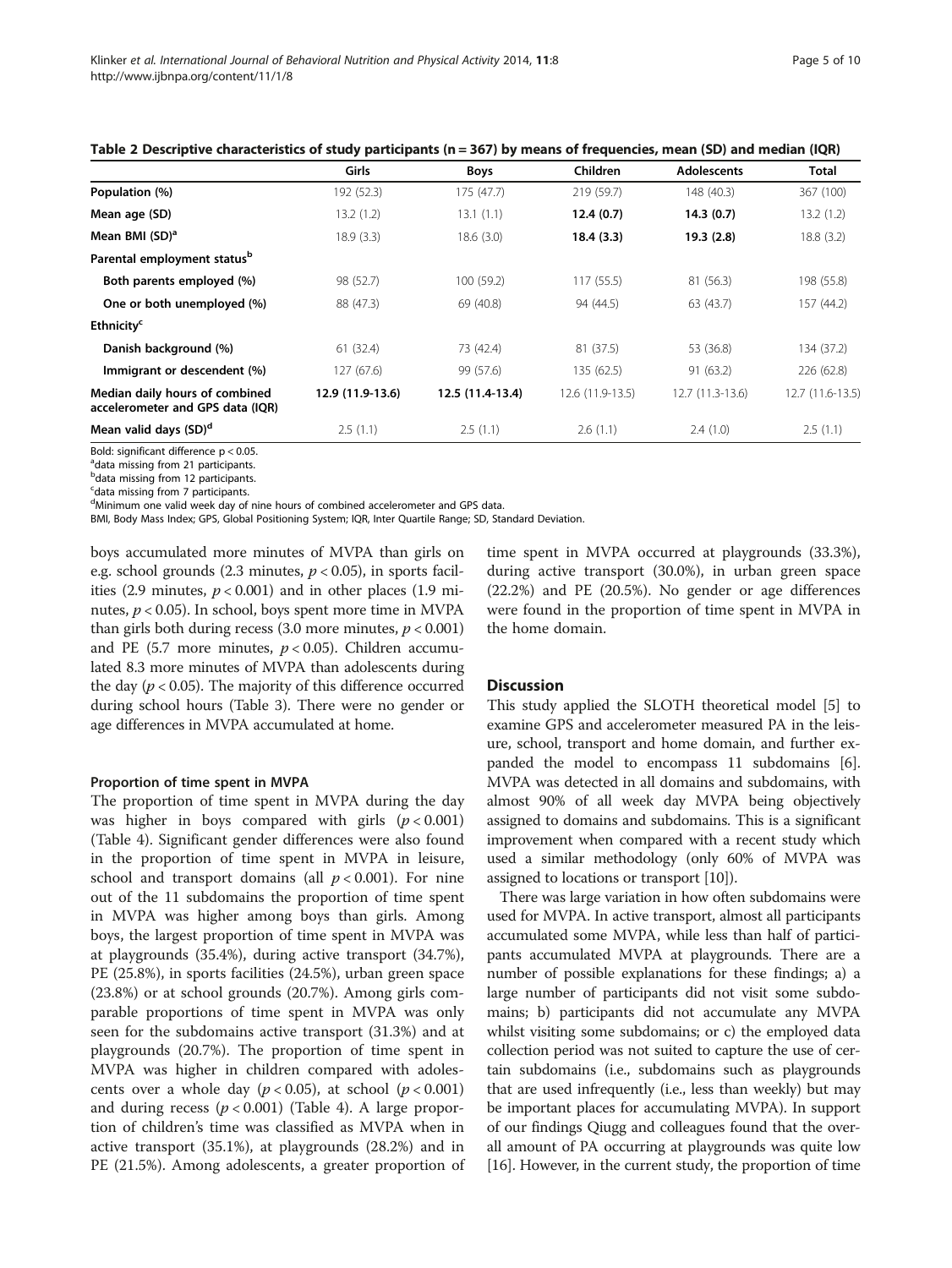|                   |               | Girls           | , ,           | <b>Boys</b>     |                | Adjusted difference <sup>a</sup> |  |
|-------------------|---------------|-----------------|---------------|-----------------|----------------|----------------------------------|--|
|                   |               | <b>Minutes</b>  |               | <b>Minutes</b>  |                | Reference = girl                 |  |
|                   | <b>Median</b> | <b>IQR</b>      | <b>Median</b> | <b>IQR</b>      | <b>Minutes</b> | p-value                          |  |
| <b>Total MVPA</b> | 54.9          | $(41.5 - 73.7)$ | 75.2          | $(52.8 - 97.3)$ | 19.69          | < 0.001                          |  |
| Leisure time      | 11.7          | $(7.7 - 20.2)$  | 21.8          | $(11.8 - 38.3)$ | 10.72          | < 0.001                          |  |
| School grounds    | 2.2           | $(1.3 - 4.3)$   | 2.8           | $(1.5 - 7.3)$   | 2.31           | 0.002                            |  |
| Clubs             | 0.0           | $(0.0 - 0.4)$   | 0.2           | $(0.0-1.3)$     | 2.36           | 0.003                            |  |
| Sports facilities | 0.0           | $(0.0 - 0.5)$   | 0.2           | $(0.0 - 4.8)$   | 2.94           | < 0.001                          |  |
| Playgrounds       | 0.0           | $(0.0 - 0.3)$   | 0.0           | $(0.0 - 0.5)$   | 0.69           | 0.011                            |  |
| Urban green space | 1.5           | $(0.3 - 3.6)$   | 1.9           | $(0.5 - 4.4)$   | 0.42           | 0.037                            |  |
| Shopping center   | 0.0           | $(0.0 - 0.0)$   | 0.0           | $(0.0 - 0.0)$   | 0.07           | 0.55                             |  |
| Other places      | 4.1           | $(2.2 - 7.8)$   | 5.0           | $(2.6 - 11.3)$  | 1.94           | 0.004                            |  |
| School            | 18.8          | $(13.0 - 25.8)$ | 24.9          | $(15.9 - 35.6)$ | 6.00           | < 0.001                          |  |
| Recess            | 6.0           | $(3.7 - 8.8)$   | 8.3           | $(5.9 - 12.3)$  | 2.99           | < 0.001                          |  |
| PE                | 14.4          | $(8.0 - 23.5)$  | 19.5          | $(9.8 - 34.8)$  | 5.74           | 0.002                            |  |
| <b>Transport</b>  | 12.3          | $(5.7 - 19.6)$  | 12.7          | $(7.0 - 19.5)$  | 1.74           | 0.036                            |  |
| Active            | 9.6           | $(4.5 - 16.2)$  | 10.3          | $(5.6 - 15.6)$  | 1.57           | 0.031                            |  |
| Passive           | 0.2           | $(0.0 - 3.5)$   | 0.3           | $(0.0 - 4.1)$   | 0.17           | 0.57                             |  |
| Home              | 6.5           | $(3.0 - 12.8)$  | 4.8           | $(2.3 - 10.3)$  | 0.96           | 0.88                             |  |
|                   |               | Children        |               | Adolescent      |                | Adjusted difference <sup>b</sup> |  |
|                   |               | <b>Minutes</b>  |               | <b>Minutes</b>  |                | Reference = child                |  |
|                   | Median        | <b>IQR</b>      | Median        | <b>IQR</b>      | <b>Minutes</b> | p-value                          |  |
| <b>Total MVPA</b> | 67.5          | $(50.4 - 90.4)$ | 54.0          | $(37.7 - 77.1)$ | $-8.33$        | 0.004                            |  |
| Leisure time      | 18.0          | $(10.0 - 31.9)$ | 12.4          | $(7.4 - 24.2)$  | $-1.50$        | 0.047                            |  |
| School grounds    | 3.3           | $(1.8 - 7.2)$   | 1.8           | $(1.0 - 3.1)$   | $-0.88$        | 0.001                            |  |
| Clubs             | 0.0           | $(0.0 - 0.9)$   | 0.1           | $(0.0 - 0.5)$   | $-0.24$        | 0.034                            |  |
| Sports facilities | 0.0           | $(0.0-1.3)$     | 0.1           | $(0.0-1.3)$     | $-0.88$        | 0.69                             |  |
| Playgrounds       | 0.0           | $(0.0 - 0.5)$   | 0.0           | $(0.0 - 0.3)$   | $-0.02$        | 0.48                             |  |
| Urban green space | 1.6           | $(0.3 - 3.6)$   | 1.8           | $(0.4 - 4.3)$   | 0.49           | 0.16                             |  |
| Shopping center   | 0.0           | $(0.0 - 0.0)$   | 0.0           | $(0.0 - 0.0)$   | 0.04           | 0.23                             |  |
| Other places      | 4.7           | $(2.3 - 10.0)$  | 4.4           | $(2.4 - 8.8)$   | $-0.01$        | 0.56                             |  |
| School            | 23.9          | $(17.1 - 34.9)$ | 17.5          | $(12.1 - 25.5)$ | $-5.88$        | < 0.001                          |  |
| Recess            | $7.8\,$       | $(5.3 - 11.7)$  | 5.7           | $(3.3 - 8.3)$   | $-2.40$        | < 0.001                          |  |
| $\mathsf{PE}$     | 14.0          | $(7.8 - 29.3)$  | 18.0          | $(10.6 - 25.3)$ | $-1.99$        | 0.68                             |  |
| <b>Transport</b>  | 12.1          | $(6.0 - 18.4)$  | 13.4          | $(6.3 - 21.2)$  | 0.57           | 0.90                             |  |
| Active            | 9.9           | $(5.5 - 15.3)$  | 10.1          | $(4.5 - 17.4)$  | 0.24           | 0.66                             |  |
| Passive           | 0.1           | $(0.0 - 3.4)$   | 0.6           | $(0.0-4.5)$     | 0.33           | 0.38                             |  |
| Home              | 5.6           | $(2.6 - 13.3)$  | 5.5           | $(2.6 - 10.4)$  | $-2.82$        | 0.05                             |  |

# <span id="page-5-0"></span>Table 3 Daily minutes of MVPA in domains and subdomains by gender and age

Bold: significant difference p < 0.05.

a Differences were estimated using multilevel adjusted for differences in age, BMI, number of valid days & time in domain. School included to account for clustering.

b<br>Differences were estimated using multilevel adjusted for differences in gender, BMI, number of valid days & time in domain. School included to account

for clustering. IQR, Inter Quartile Range; MVPA, Moderate to Vigorous Physical Activity, PE, Physical Education.

spent in MVPA when visiting a playground was relatively high (21-35%). Research focusing on the use of, and PA accumulated in subdomains such as playgrounds, sports facilities or urban green space, however, may need to employ a longer data collection period to capture behaviour in these subdomains.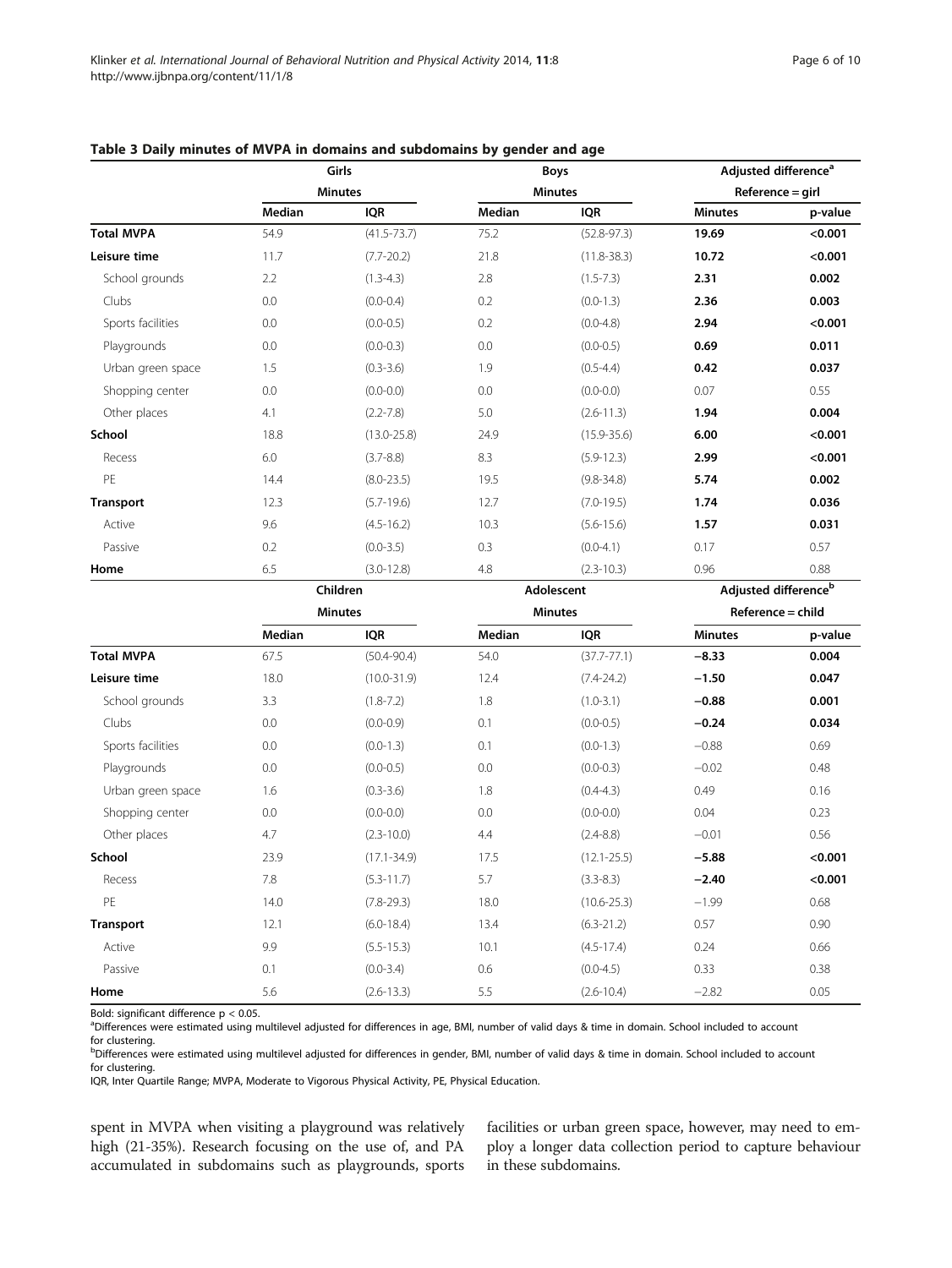|                   |        | Girls           |         | <b>Boys</b>        |                  | Adjusted difference <sup>a</sup> |
|-------------------|--------|-----------------|---------|--------------------|------------------|----------------------------------|
|                   | $\%$   |                 | $\%$    |                    | Reference = girl |                                  |
|                   | Median | <b>IQR</b>      | Median  | <b>IQR</b>         | $\%$             | p-value                          |
| <b>Total MVPA</b> | 6.7    | $(4.9 - 8.5)$   | 9.1     | $(6.5 - 12.2)$     | 2.4              | < 0.001                          |
| Leisure time      | 5.4    | $(3.7 - 8.5)$   | 8.7     | $(4.9 - 15.3)$     | 4.2              | < 0.001                          |
| School grounds    | 12.5   | $(7.2 - 20.5)$  | 20.7    | $(13.0 - 31.7)$    | 9.3              | < 0.001                          |
| Clubs             | 9.5    | $(0.0 - 50.0)$  | 14.8    | $(3.9 - 50.0)$     | 7.2              | 0.09                             |
| Sports facilities | 13.2   | $(0.0 - 38.1)$  | 24.3    | $(0.0 - 49.4)$     | 8.5              | 0.018                            |
| Playgrounds       | 20.7   | $(1.8 - 55.0)$  | 35.4    | $(11.3 - 75.0)$    | 12.0             | 0.013                            |
| Urban green space | 17.1   | $(4.3 - 34.5)$  | 23.8    | $(10.2 - 42.1)$    | 9.7              | < 0.001                          |
| Shopping center   | 2.4    | $(0.0-14.3)$    | 6.1     | $(0.0-24.8)$       | 6.6              | 0.17                             |
| Other places      | 2.6    | $(1.5 - 4.3)$   | 3.2     | $(2.0 - 6.4)$      | 1.5              | 0.008                            |
| School            | 5.9    | $(4.0 - 8.1)$   | 8.3     | $(5.6 - 11.4)$     | 2.2              | < 0.001                          |
| Recess            | 10.7   | $(6.0 - 15.8)$  | 15.8    | $(11.2 - 22.6)$    | 5.7              | < 0.001                          |
| PE                | 16.6   | $(9.4 - 28.2)$  | 25.8    | $(13.4 - 39.3)$    | 7.8              | < 0.001                          |
| <b>Transport</b>  | 24.9   | $(14.7 - 40.0)$ | 32.0    | $(17.2 - 46.6)$    | 6.5              | 0.001                            |
| Active            | 31.3   | $(16.5 - 48.2)$ | 34.7    | $(17.9 - 54.7)$    | 6.0              | 0.007                            |
| Passive           | 9.6    | $(1.8 - 23.0)$  | 15.5    | $(5.6 - 26.8)$     | 4.8              | 0.022                            |
| Home              | 3.6    | $(1.9 - 5.5)$   | 3.4     | $(1.6 - 6.9)$      | 0.5              | 0.85                             |
|                   |        | Children        |         | <b>Adolescents</b> |                  | Adjusted difference <sup>b</sup> |
|                   |        | %               |         | %                  |                  | Reference = child                |
|                   | Median | <b>IQR</b>      | Median  | <b>IQR</b>         | $\%$             | p-value                          |
| <b>Total MVPA</b> | 8.2    | $(6.2 - 10.8)$  | 6.7     | $(4.6 - 9.6)$      | $-0.9$           | 0.008                            |
| Leisure time      | 7.1    | $(4.4 - 11.5)$  | 5.9     | $(3.8 - 10.8)$     | $-0.9$           | 0.11                             |
| School grounds    | 18.6   | $(10.1 - 26.9)$ | 13.5    | $(7.6 - 23.8)$     | $-0.9$           | 0.11                             |
| Clubs             | 9.6    | $(0.7 - 46.7)$  | 19.1    | $(3.4 - 53.3)$     | 7.5              | 0.08                             |
| Sports facilities | 17.9   | $(0.0-44.6)$    | 17.8    | $(0.0 - 45.0)$     | $-2.1$           | 0.94                             |
| Playgrounds       | 28.2   | $(5.6 - 57.1)$  | 33.3    | $(10.0 - 75.0)$    | 10.0             | 0.14                             |
| Urban green space | 19.6   | $(6.6 - 35.7)$  | 22.2    | $(6.5 - 42.7)$     | 1.1              | 0.36                             |
| Shopping center   | 5.4    | $(0.0-17.9)$    | 2.5     | $(0.0 - 15.6)$     | $-5.1$           | 0.60                             |
| Other places      | 3.1    | $(1.7-4.9)$     | 2.9     | $(1.6 - 5.2)$      | $-0.3$           | 0.92                             |
| School            | 7.8    | $(5.6 - 10.9)$  | 5.6     | $(3.9 - 8.0)$      | $-2.1$           | < 0.001                          |
| Recess            | 14.8   | $(10.6 - 22.2)$ | 9.8     | $(5.2 - 15.6)$     | $-5.0$           | < 0.001                          |
| PE                | 21.5   | $(10.9 - 37.6)$ | 20.5    | $(12.3 - 29.1)$    | $-3.6$           | 0.22                             |
| <b>Transport</b>  | 31.4   | $(17.7 - 45.2)$ | 24.0    | $(12.9 - 39.1)$    | $-1.9$           | 0.27                             |
| Active            | 35.1   | $(18.8 - 53.9)$ | 30.0    | $(14.3 - 48.2)$    | $-0.3$           | 0.61                             |
| Passive           | 13.3   | $(2.9 - 24.3)$  | 12.9    | $(3.4 - 24.1)$     | $-0.5$           | 0.94                             |
| Home              | 3.7    | $((1.8-6.9)$    | $3.1\,$ | $(1.8 - 5.1)$      | $-1.0$           | 0.17                             |

## <span id="page-6-0"></span>Table 4 Proportion of time spent in MVPA when in domains and subdomains by age and gender

Bold: significant difference p < 0.05.

a Differences were estimated using multilevel adjusted for differences in age, BMI, number of valid days & time in domain. School included to account for clustering.

b<br>Differences were estimated using multilevel adjusted for differences in gender, BMI, number of valid days & time in domain. School included to account

for clustering. IQR, Inter Quartile Range; MVPA, Moderate to Vigorous Physical Activity, PE, Physical Education.

In support of previous research we found that school and leisure are important domains in regard to the total amount of MVPA accumulated [[10,](#page-8-0)[12,15,34,35\]](#page-9-0). The proportion of time spent in MVPA when at a specific location may warrant attention as this can highlight domains or subdomains where PA promotion may be most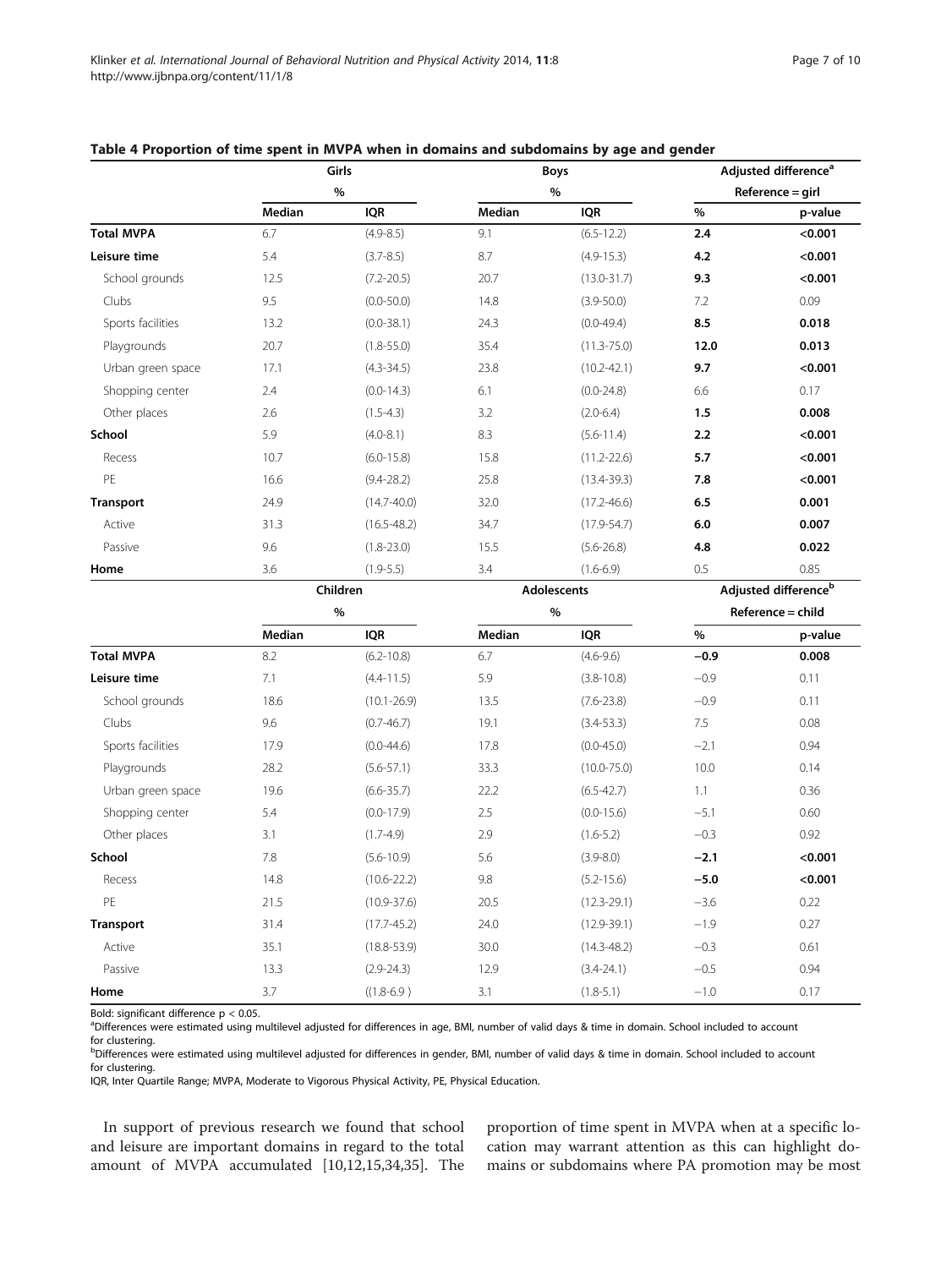efficient. The proportion of time spent in MVPA was found to be particularly high in active transport, playgrounds, sports facilities and urban green space. Other studies have found that active transport to school can contribute to children's overall PA levels [\[36](#page-9-0)] and that the proportion of time spent in MVPA in active transport to school can be as high as 50% [\[19](#page-9-0)]. The current study found that active transport overall accounts for almost 20% of all MVPA and the average proportion of time spent in MVPA in active transport is between 30- 35%. Rainham and colleagues [\[10](#page-8-0)] found similar results for their suburban population when investigating locations for youth PA. But contrary to our findings, girls achieved more MVPA than boys [[10](#page-8-0)]. These differences may be due to GPS processing methods, or that the Rainham study assessed total amount of MVPA across valid days, without adjusting for differences in accumulated time or number of valid days between groups.

It is well established that in general, boys are more physically active than girls [[6,](#page-8-0)[15\]](#page-9-0), however, gender differences in context specific PA behaviours has seldom been investigated. Our findings suggest that gender differences in PA may be partly explained by a generally lower level of PA among girls throughout the day and not correlated to specific behaviours, environments or contexts (home being the exception as no differences were observed). A recent study using accelerometer and GPS, found similar results to our study however the participant age range was younger (i.e., 6–11 year old children) [\[35](#page-9-0)]. Overall, these findings suggest that intrapersonal factors and social, cultural and perceived environments may be more influential in shaping girls PA behaviour than physical environment features of specific domains or subdomains.

Compared with adolescents, children accumulated more overall MVPA, and this was primarily explained by differences in MVPA accumulated during school, in particularly during recess whereas no age difference was detected during PE. In Denmark, children from grade 7 are permitted to leave the school grounds which may result in more sedentary activities (such as sitting in a café). Further, as children age they may prefer to socialize with peers as opposed to "playing", which may also induce more sedentary behaviours. Thus, interventions aimed at reducing the decline in PA from childhood to adolescence within the school setting may be important; for example providing active programs for recess and keeping students on campus. Very few studies have examined correlates for adolescents PA during recess [\[37](#page-9-0)] and no intervention studies targeting adolescents were found in a recent review investigating the effect of school recess interventions on PA [\[38\]](#page-9-0). Future research in school settings should investigate adolescent school behaviour, in particular correlates for recess PA behaviour as well as effects of recess interventions. The lack of an age

difference in MVPA during PE may be explained by PE being mandatory. Interventions aiming to increase the number of PE lessons as children become adolescents may thus help prevent or reduce the age related decline in PA. However, a recent prospective study concluded that the importance of the after school period for accumulating MVPA increases with age [\[39\]](#page-9-0) and a strategy focusing on increasing PA during both the school and leisure domain may be warranted. Future prospective studies should also consider using a domain approach to track the relative and cumulative importance of domains and subdomains of MVPA from the early years through to adolescence.

Furthermore children's MVPA patterns over the weekend were collected because different patterns of PA have been observed between week and weekend days [\[12\]](#page-9-0). In supplementary analyses of weekend data (not shown) it was found that all groups (boys, girls, children and adolescent) had fewer minutes of MVPA compared with week days ( $p <$ 0.05), that the gender pattern prevailed (boys compared to girls were significantly more active in all domains except the home domain,  $p < 0.05$ ), but that no age differences were present  $(p > 0.1)$ .

#### Strengths and limitations

The current study pre-defined potential domains and subdomains relevant for children's MVPA based on a theoretical model and published literature, and used a systematic approach to objectively identify and assess locations for PA. Considering the relatively novel application of accelerometer and GPS data to health research, the strength of this study was its large sample of detailed and matched accelerometer and GPS data. The use of accelerometers and GPS has limitations. The PALMS algorithms used in this study currently provides 80% accuracy in detecting travel modes. Also the GPS signal inaccuracy varies with the environment (e.g., urban canyons can reduce accuracy). As this study is conducted in an inner city environment, some locations and travel modes are likely to have been misclassified, and further studies are needed to determine the impact of different environments on GPS inaccuracy and further improve the PALMS algorithms. Accelerometer measurements also have limitations predominantly associated with data processing decisions and the choice of a threshold to determine the level of MVPA. As the aim of this study was to describe patterns between domains and subdomains by age and gender, the actual threshold value chosen is unlikely to impact the results. The subdomains included in this study were also derived to reflect places where children and adolescents accumulate MVPA. However, future research may also consider the inclusion of context specific domains for other activity intensities such as sedentary, light or vigorous activity, and the inclusion of counts per minute as an outcome variable.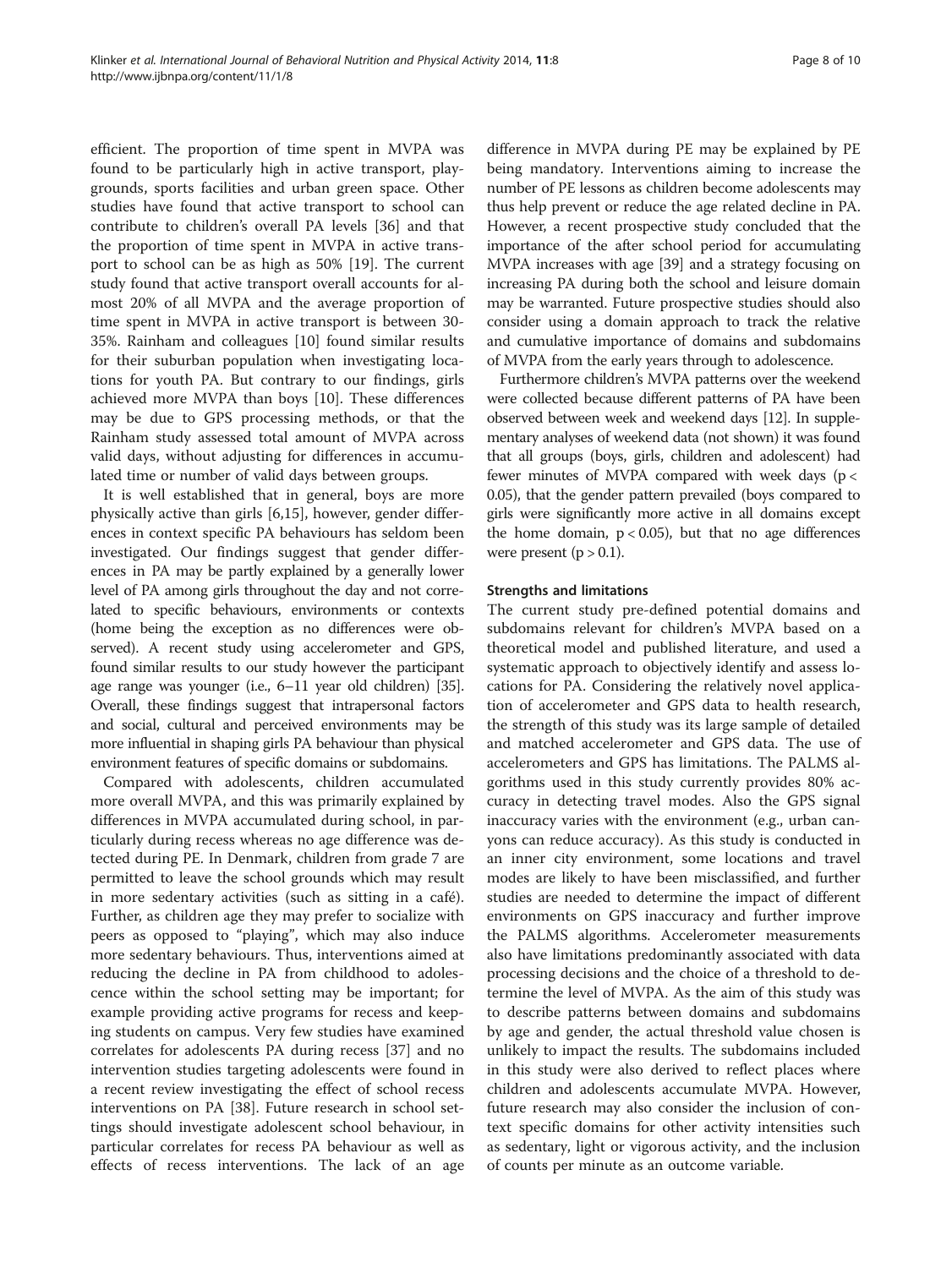<span id="page-8-0"></span>The study sample was from a deprived area, which is rare in studies of this nature. The included schools are urban schools situated in one of the densest areas in Denmark, with a high proportion of ethnic minorities [[22](#page-9-0)] and a high unemployment rate [\[21\]](#page-9-0). As such the results may differ for suburban and rural schools, or schools situated in more affluent areas. Future research should apply the PA behaviour measurement methods developed as part of this study to children living in a wide range of socio-economic areas and countries. This study did not aim to provide population estimates of domain specific PA among Danish children and adolescents as it was based on a sample from deprived area. As such the generalizability of this study is limited to children from schools in deprived neighbourhoods with a high unemployment rate and a high proportion of immigrants and descendants. However, the methodology developed as part of this study provides a significant advancement in the measurement of children's PA behaviour which will advance the promotion of PA and inform new PA interventions. Focusing on a population in need, however, may have generated findings that would not have been seen elsewhere and helps demonstrate the utility of the current methods. This study included outcome measures for two variables, each consisting of four domains and 11 subdomains. Thus Type I error (i.e., false significance) may have been an issue due to multiple testing. Moreover, data was only collected during early fall and late spring, where daylight and overall weather conditions were quite similar, and therefore it is unknown if the results are valid during the winter months [\[14](#page-9-0)].

# Conclusions

This study demonstrates the usefulness and value of examining PA patterns using domain and context specific objective measures and provides a new methodology for understanding children's PA patterns. Our results show significant gender differences, with girls being less active in almost all domains and subdomains. Our findings also indicate that declining PA from childhood to adolescence may be driven by a decrease in adolescents PA during school. This may provide support for those advocating for compulsory PE during school and support strategies aiming at increasing adolescent PA during recess, as this may positively impact the age related decline in PA. The findings need to be confirmed in longitudinal studies and with other populations. Future studies should also consider the appropriate length of data collection and weighing the need for detailed context specific behavior against increased participant burden. Objectively measured patterns of PA across domains/subdomains will in the future be useful in informing 'active' planning policy and can also be used to tailor PA interventions and inform policies for promoting child PA.

#### Competing interests

The authors declare that they have no competing interests.

#### Authors' contributions

CDK conceived and coordinated the study, contributed to its design, acquisition of data, data cleaning, framing the database, statistical analyses, and drafted the manuscript. JS designed the database, contributed to the acquisition of data, and processed GPS, accelerometer and GIS data. JT conceived the study, and participated in its design. HC and JK contributed with significant input to the outline of the manuscript and AKE came with statistical input. All authors revised the manuscript critically, and read and approved the final manuscript.

#### Acknowledgements

The When Cities Move Children study is part of the Centre for Intervention Research in Health Promotion and Disease Prevention, National Institute of Public Health, University of Southern Denmark. The Centre is funded by Trygfonden and the Danish Cancer Society. The WCMC study and CDK is funded by a 5-year donation from Trygfonden. HC is supported by an Australian National Health and Medical Research Council (NHMRC)/National Heart Foundation Early Career Fellowship (#1036350). The WCMC research team would like to thank all participating schools, students, and teachers. We thank the Haraldsgade Urban Renewal Project staff and the graduate students who assisted in the data collection, and others involved in the project. We thank Bernhard Snizek for his invaluable help in designing and building the database. Finally, we would like to thank Professor Bjørn Holstein for constructive feedback on earlier drafts of this manuscript.

#### Author details

<sup>1</sup>Department of Sports Science and Clinical Biomechanics, University of Southern Denmark, Campusvej 55, 5230 Odense M, Denmark. <sup>2</sup>Centre for the Built Environment and Health, School of Population Health, and Telethon Institute for Child Health Research, The University of Western Australia, 35 Stirling Highway, Crawley, Western Australia 6009, Australia. <sup>3</sup>Department of Family and Preventive Medicine, University of California San Diego, La Jolla, California, USA. <sup>4</sup>National Institute of Public Health, University of Southern Denmark, Øster Farimagsgade 5A, 1353 Copenhagen K, Denmark.

#### Received: 10 September 2013 Accepted: 21 January 2014 Published: 24 January 2014

#### References

- 1. Andersen LB, Riddoch C, Kriemler S, Hills AP: Physical activity and cardiovascular risk factors in children. Br J Sports Med 2011, 45:871-876.
- 2. Hallal PC, Andersen LB, Bull FC, Guthold R, Haskell W, Ekelund U: Global physical activity levels: surveillance progress, pitfalls, and prospects. Lancet 2012, 380:247–257.
- 3. Kristensen PL, Moller NC, Korsholm L, Wedderkopp N, Andersen LB, Froberg K: Tracking of objectively measured physical activity from childhood to adolescence: the European youth heart study. Scand J Med Sci Sports 2008, 18:171–178.
- 4. Telama R: Tracking of physical activity from childhood to adulthood: a review. Obes Facts 2009, 2:187–195.
- 5. Pratt M, Macera CA, Sallis JF, O'Donnell M, Frank LD: Economic interventions to promote physical activity: application of the SLOTH model. Am J Prev Med 2004, 27:136–145.
- 6. Bauman AE, Reis RS, Sallis JF, Wells JC, Loos RJ, Martin BW: Correlates of physical activity: why are some people physically active and others not? Lancet 2012, 380:258–271.
- 7. Jones AP, Coombes EG, Griffin SJ, van Sluijs EM: Environmental supportiveness for physical activity in English schoolchildren: a study using Global Positioning Systems. Int J Behav Nutr Phys Act 2009, 6:42.
- Krenn PJ, Titze S, Oja P, Jones A, Ogilvie D: Use of global positioning systems to study physical activity and the environment: a systematic review. Am J Prev Med 2011, 41:508–515.
- 9. Lachowycz K, Jones AP, Page AS, Wheeler BW, Cooper AR: What can global positioning systems tell us about the contribution of different types of urban greenspace to children's physical activity? Health Place 2012, 18:586–594.
- 10. Rainham DG, Bates CJ, Blanchard CM, Dummer TJ, Kirk SF, Shearer CL: Spatial classification of youth physical activity patterns. Am J Prev Med 2012, 42:e87–e96.